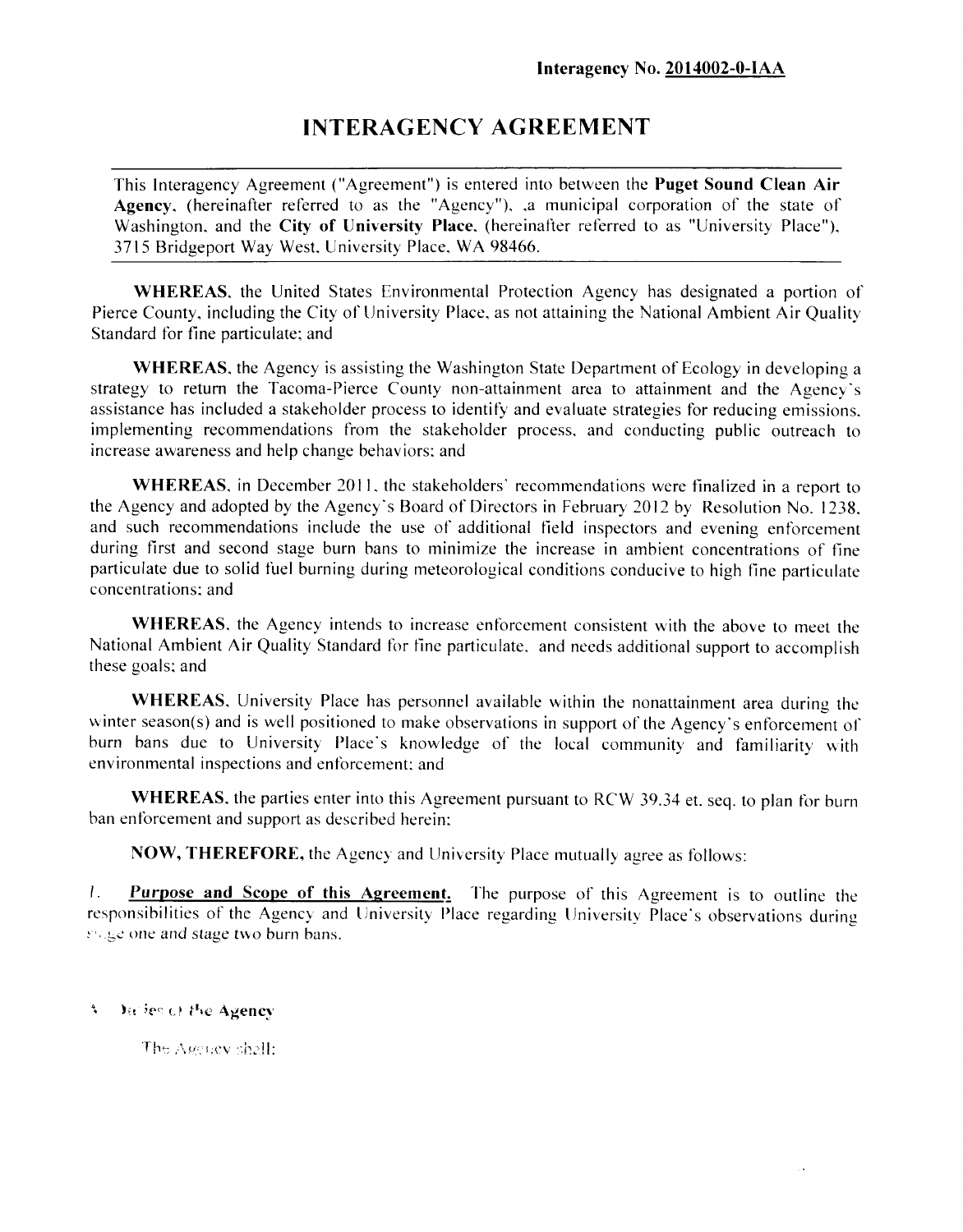- 1. In coordination with University Place, develop a Detailed Work Plan (hereinafter "Detailed Work Plan") to guide University Place staff during burn bans. The Detailed Work Plan will describe: burn ban training content and schedule(s) for assigned University Place staff; who at University Place is to be contacted when the Agency designates a stage one or stage two burn ban; burn ban observation procedures; procedures, including deadlines, for University Place to submit burn ban observation reports to the Agency; and any other details the Agency deems necessary to assure success of the burn ban observation events. The Agency shall provide University Place a draft of the Detailed Work Plan within 14 days of the date this Agreement is fully executed. The Agency shall provide University Place the final Detailed Work Plan within 30 days of the date this Agreement is fully executed. The final Detailed Work Plan will be agreed upon by the Agency and University Place.
- 2. Train University Place staff on conducting burn ban observations.
- 3. Provide or approve all outreach materials distributed during or in relation to burn ban observations.
- 4. As deemed necessary by the Agency, provide equipment for inspections, including camera kits for burn ban observations made at night. The Agency retains ownership of all equipment provided by the Agency to University Place under this Agreement. The Agency Project Manager will use a log sheet or other similar tracking system to ensure that the Agency can track any loaned equipment and that it is properly returned to the Agency.
- 5. In accordance with Section 2 "Compensation," reimburse University Place up to \$4,000 in Agency Fiscal Year 2014 for performing certain duties described in Section 1(B) below.
- 6. Closely monitor the contract amount against the invoiced amounts and ensure that University Place is not asked to perform burn ban patrol work beyond the budgeted amount.

#### **B. Duties of University Place**

University Place shall:

- 1. Provide the Agency Project Manager with the names and contact information for each University Place staff person assigned to perform burn ban observations and other duties as described in this Agreement within 14 days of the date this Agreement is fully executed.
- 2. Cooperate in creating the Detailed Work Plan as described in Section 1(A)(1) above, including in-person meetings with the Agency Project Manager as necessary to draft the Work Plan. University Place shall provide comments on the draft to the Agency Project Manager by e-mail within 21 days of the date this Agreement is fully executed.
- 3. Make all University Place staff assigned in Section I(B)(I ) available for all training(s) provided by the Agency regarding burn ban observations within 30 days of the date this Agreement is fully executed.
- 4. To the best of its ability, assure all assigned University Place staff are made available to make observations during stage one and stage two burn bans as directed by the Agency. The assigned University Place staff shall be available on short notice (within 24 hours.
- 5. Implement the final agreed upon Detailed Work Plan. This includes ensuring all University Place staff follow all Agency procedures and processes for burn ban observations as described in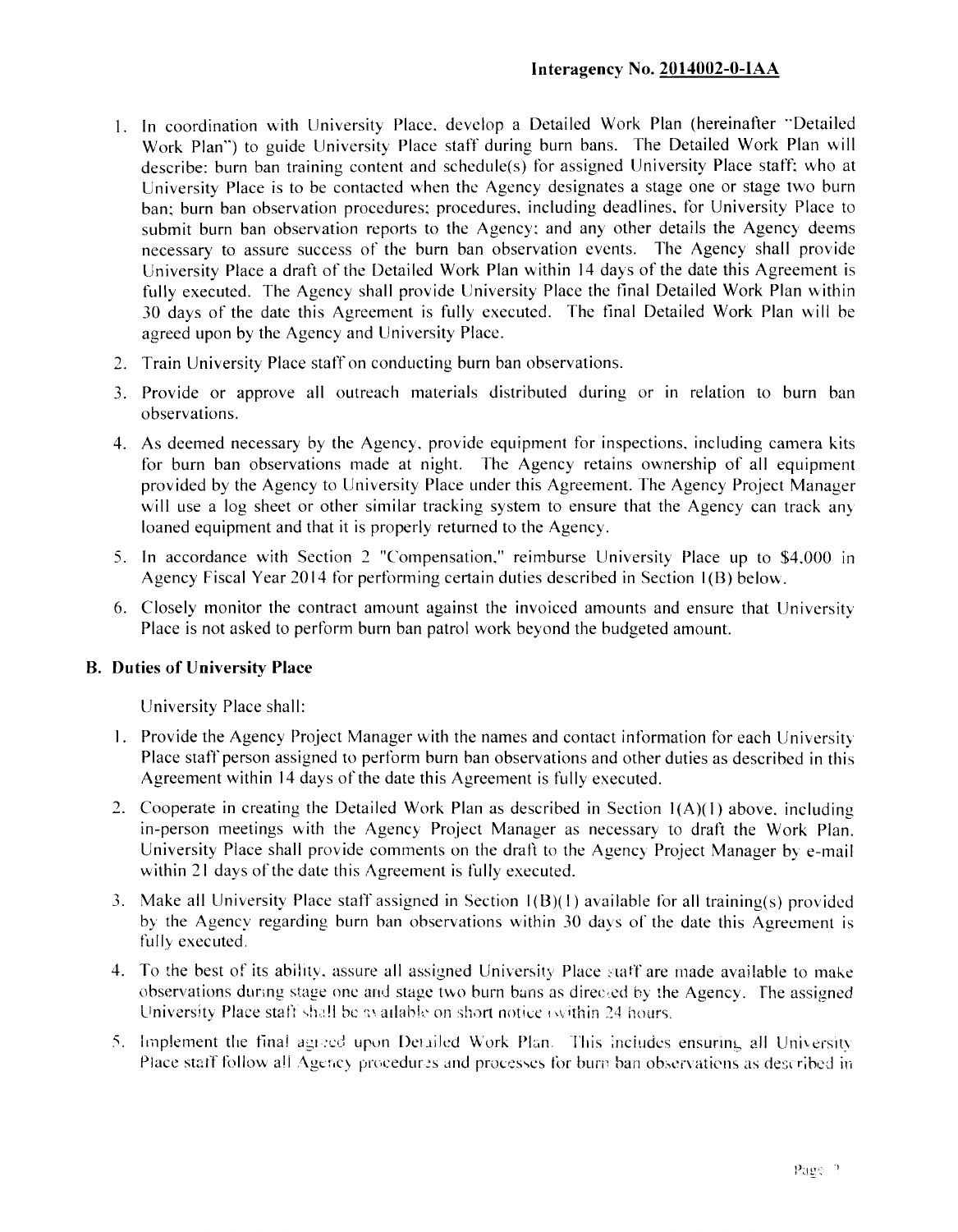the Detailed Work Plan, including but not limited to reporting of observations with proper documentation.

- 6. Give Agency equipment left in University Place's custody the same care provided similar property of its own. Agency equipment in University Place's custody shall remain in the possession of University Place for the time period specified by the Agency Project Manager. University Place shall use the Agency provided tracking system to keep an inventory of the camera kits used for burn ban observations made at night.
- 7. As directed by the Agency, distribute outreach materials provided by the Agency during or in relation to burn ban observations.
- 8. Assign University Place staff to participate in phone calls and in-person meetings with the Agency Project Manager and other Agency staff as needed and/or requested by the Agency.
- 9. Support enforcement proceedings for notices of violation and/or civil penalties issued by the Agency based on information provided by University Place staff, including but not limited to participating in any administrative appeals related to issued notices or penalties.
- 10. Consistent with Section 2, provide monthly invoices and reports to the Agency identifying: staff hours expended to the nearest quarter hour, including overtime; vehicle mileage (with actual miles driven); and administrative costs as described in Section 2 of this Agreement.
- 1 1. Provide cell phones and computer access for University Place staff at no charge to the Agency.
- 12. Provide vehicles for all work performed by University Place staff pursuant to this Agreement.
- 13. Return all equipment back to the Agency by the date specified by the Agency Project Manager.

## **2. Compensation.**

A. The parties understand and acknowledge that the actual number of burn ban days that may be designated by the Agency is unpredictable and cannot be determined in advance. This Agreement does not guarantee any minimum or certain number of burn ban days or any amount of work for University Place personnel. The Agency shall only pay for work conducted by University Place related directly to burn ban observations conducted by University Place pursuant to this Agreement, and in addition, the Agency shall pay for staff time spent in training(s).

B. The total amount paid by the Agency for satisfactory performance of the work under this Agreement shall not exceed \$4,000. The funding for this Agreement is provided by the Civil Penalty Fund and is part of the Agency Fine Particulate/Nonattainment work plan for Fiscal Year 2014. The Agency shall pay University Place at the hourly rates listed in Attachment A.

C. To obtain payment, University Place shall submit invoices monthly to the Agency. Submitted invoices shall include: percent of work shift dedicated to burn ban observations, staff hours expended to the nearest quarter hour, including overtime and vehicle mileage (with actual miles driven). University Place shall break down charges by the hours worked (to the nearest quarter hour) showing task and/or subtask performed; the name of the staff person who performed the work; the cost per hour ir-change overtime rates: the number of actual miles driven; and the specific number of hours spent within a given billing period.

D. Submitted invoices may include indirect costs as described in this Agreement. Indirect costs include time spent on administrative tasks, such as billing and are calculated as a percentage of the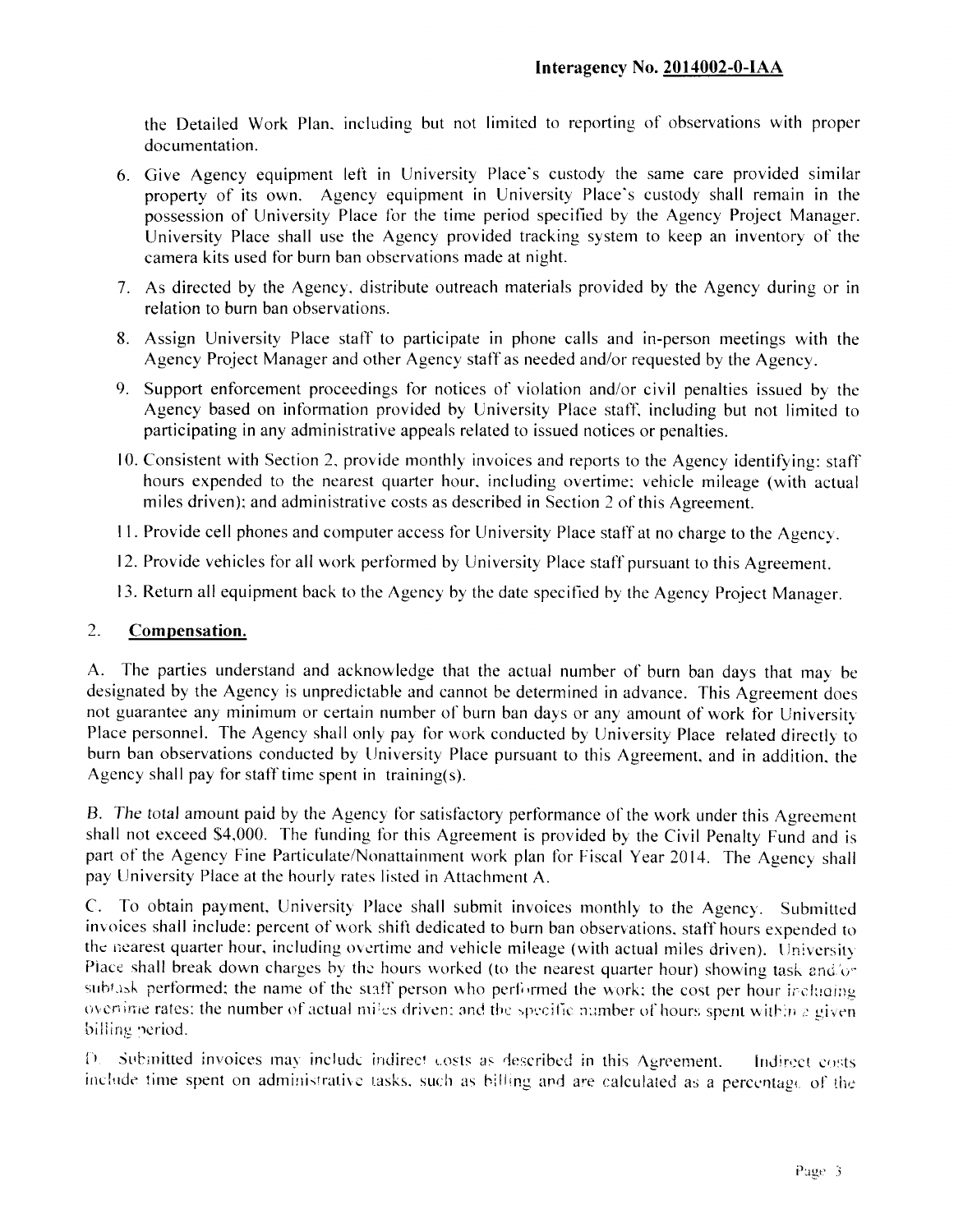salaries and benefits invoiced and cannot be based on equipment. Indirect costs shall not exceed 25% of the salaries and benefits.

E. The Agency shall reimburse expenses as identified in this paragraph or as authorized in advance by the Agency Project Manager as reimbursable. Such expenses may include mileage for vehicles used directly for burn ban observations at the current Internal Revenue Service (IRS) standard mileage rate. To receive reimbursement. University Place must identify on the submitted invoices: a detailed breakdown of authorized expenses, identifying the nature of the expenses, and dates expenses were incurred.

F. University Place shall submit invoices to the Agency's Manager of Finance and Purchasing (Finance Manager, Puget Sound Clean Air Agency, 1904 Third Avenue, Suite 105, Seattle, WA 98101 -206.689.4036) and upon satisfactory performance shall be paid within thirty (30) days after review and approval by the Agency Project Manager. The final invoice must be submitted no later than ten (10 ) working days after the termination date of this Agreement.

G. Funding for work to be conducted after June 30. 2014 is contingent upon approval of funding by the Agency Board of Directors and satisfactory performance by University Place, and University Place shall not proceed to perform any work under this Agreement after June 30, 2014 until so authorized by the Agency Project Manager.

**3. Term.** The effective date of this Agreement is the date it is fully executed. No payments in advance or in anticipation of services or supplies to be provided under this Agreement shall be made by the Agency. Any costs incurred prior to the effective date of this Agreement will be at the sole expense and risk of University Place. The termination date of this Agreement is June 30, 2014.

**4. Communications.** The following project managers shall be the contacts for all communications regarding the performance of this Agreement.

| <b>University Place</b>                     | Agency                                              |
|---------------------------------------------|-----------------------------------------------------|
| Project Manager: David Swindale             | Project Manager: Kim Cole                           |
| University Place                            | Puget Sound Clean Air Agency                        |
| 3715 Bridgeport Way West, University Place, | 1904 Third Avenue, Suite 105                        |
| WA 98466                                    | Seattle, WA 98101                                   |
| Phone: $(253)$ 460-2519                     | Phone: $(206) 689-4020$                             |
| Fax: $(253)$ 460-2541                       | $(206)$ 343-7522<br>Fax:                            |
| E-mail: DSwindale@cityofup.com              | E-mail: $\text{kime}\textcircled{q}$ pscleanair.org |

**5. Changes.** The parties may. from time to time, require changes in this Agreement. The parties shall mutually agree to the changes by written amendment to the Agreement. Any future changes to Attachment A may be accomplished by mutual agreement of the parties through a written agreemen' or e mail communication.

6. **Early Termination.** Either party may terminate this Agreement at any time with or without cause by giving a thirty (30) day written notice of such termination and by specifying the effective date of the termination; provided that the termination shall be preceded by a face-to-face meeting between University Place and the Agency. Upon termination of this Agreement, the Agency, in addition to any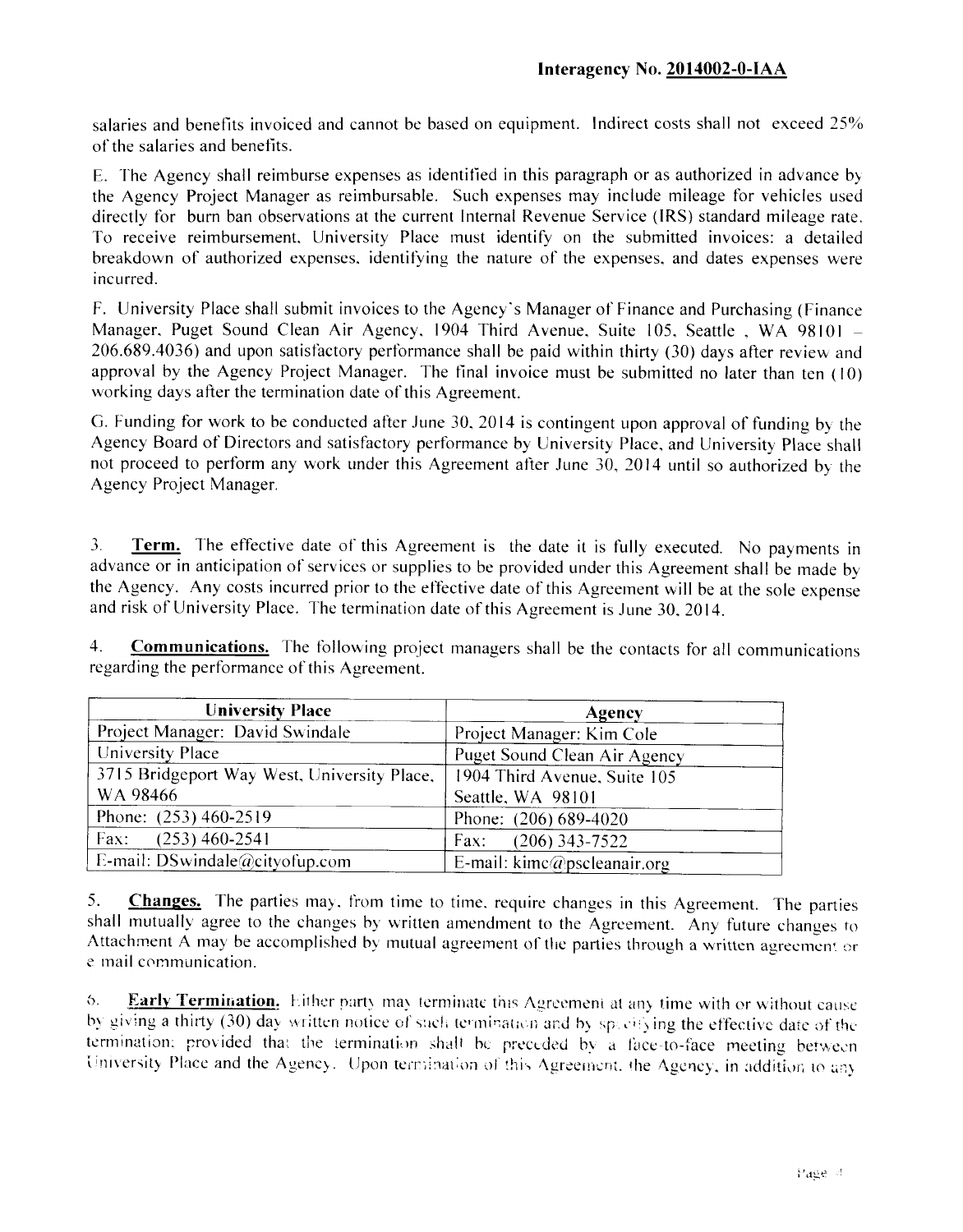other rights provided in this Agreement, may require University Place to deliver to the Agency any property specifically produced or acquired tor the performance of such part of this Agreement as has been terminated.

**7. Subcontracting.** University Place shall not enter into subcontracts for any of the services or work contemplated under this Agreement without obtaining prior written approval of the Agency. In no event shall the existence of any subcontract operate to release or reduce the liability of University Place to the Agency for any breach in the performance of University Place's duties.

**8. Assignment.** The work provided under this Agreement, and any claim arising thereunder, is not assignable or delegable by either party, in whole or in part, without the express prior written consent of the other party.

**9. Indemnification.** Each party to this Agreement shall be responsible for its own acts and/or omissions and those of its officers, employees, and agents. No party to this Agreement shall be responsible for the acts and/or omissions of entities or individuals not a party to this Agreement.

**10. Compliance with All Laws and Regulations.** The parties shall comply with all applicable local, state, and federal laws, regulations, and standards necessary for the performance of this Agreement.

**1 1 . University Place Employees Not An Employee of the Agency.** University Place and the Agency intend that an independent contractor relationship will be created under this Agreement. University Place employees or agents are not employees of the Agency and shall not be entitled to compensation or benefits of any kind other than as specifically provided herein. University Place will not hold himself/herself out as nor claim to be an officer or an employee of the Agency by reason hereof, nor will University Place make any claim of right, privilege or benefit which would accrue to an employee under the law.

**12. Payroll and Taxes.** University Place assumes full responsibility for the payment of all wages, payroll taxes, use, sales, income or other form of taxes, fees and licenses related to the actions of its employees or agents pursuant to this Agreement.

**13. Severability.** The provisions of this Agreement are separate and severable. The invalidity of any clause, sentence, paragraph, subdivision, section, or portion or the invalidity of the application thereof to any person or circumstance, shall not affect the validity of the remainder of this Agreement, or the validity of its application to other persons or circumstances.